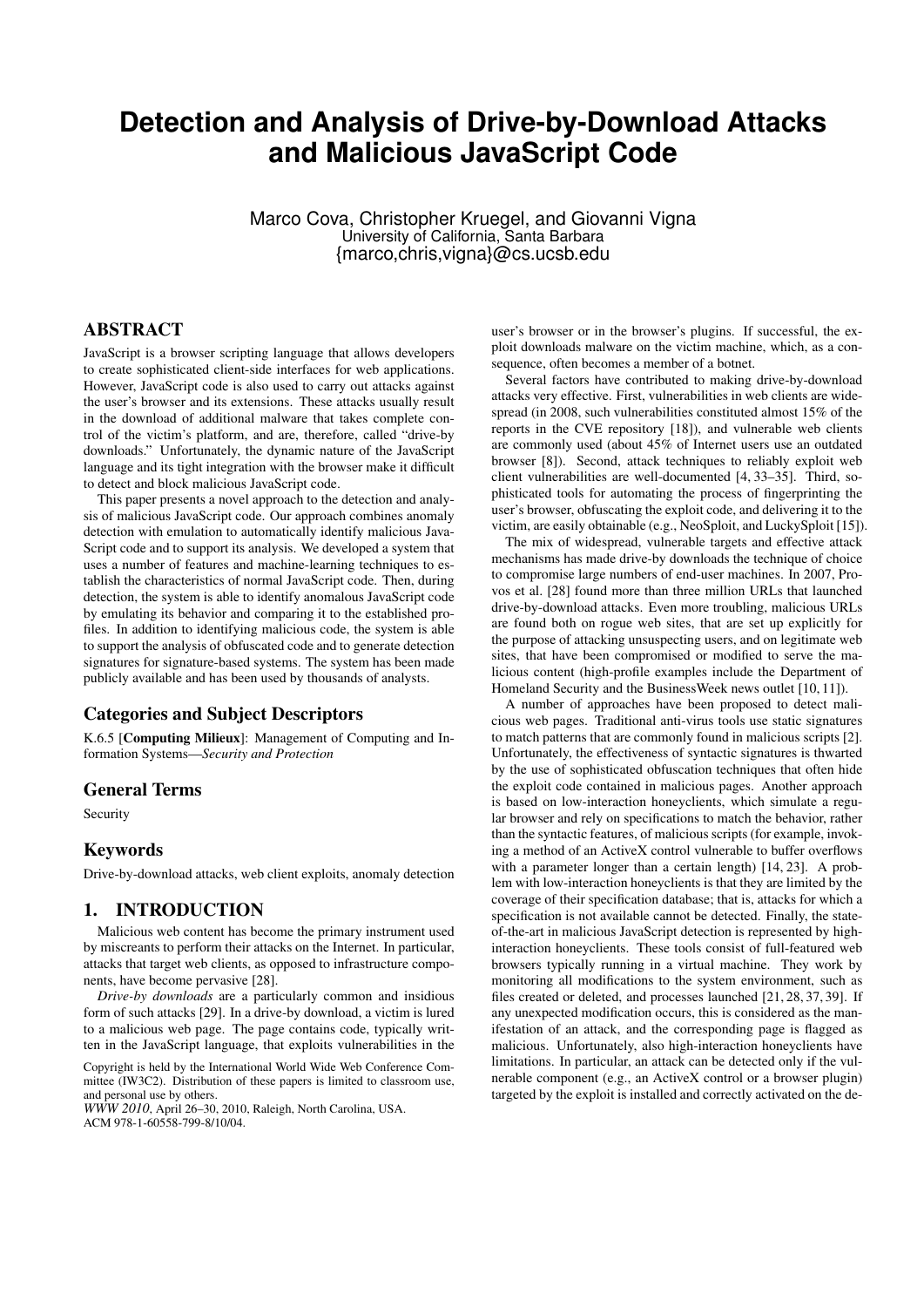tection system. Since there exist potentially hundreds of such vulnerable components, working under specific combinations of operating system and browser versions, the setup of a high-interaction honeyclient and its configuration is difficult and at risk of being incomplete. As a consequence, a significant fraction of attacks may go undetected. (Indeed, Seifert, the lead developer of a popular high-interaction honeyclient, says, "high-interaction client honeypots have a tendency to fail at identifying malicious web pages, producing false negatives that are rooted in the detection mechanism" [32].)

In this paper, we propose a novel approach to the automatic detection and analysis of malicious web pages. For this, we visit web pages with an instrumented browser and record events that occur during the interpretation of HTML elements and the execution of JavaScript code. For each event (e.g., the instantiation of an ActiveX control via JavaScript code or the retrieval of an external resource via an  $if$   $r$  ame tag), we extract one or more features whose values are evaluated using anomaly detection techniques. Anomalous features allow us to identify malicious content even in the case of previously-unseen attacks. Our features are comprehensive and model many properties that capture intrinsic characteristics of attacks. Moreover, our system provides additional details about the attack. For example, it identifies the exploits that are used and the unobfuscated version of the code, which are helpful to explain how the attack was executed and for performing additional analysis.

We implemented our approach in a tool called JSAND (JavaScript Anomaly-based aNalysis and Detection), and validated it on over 140,000 web pages. In our experiments, we found that our tool performed significantly better than existing approaches, detecting more attacks and raising a low number of false positives. We also made JSAND available as part of an online service called Wepawet (at http://wepawet.cs.ucsb.edu), where users can submit URLs and files that are automatically analyzed, delivering detailed reports about the type of observed attacks and the targeted vulnerabilities. This service has been operative since November 2008 and analyzes about 1,000 URLs per day submitted from users across the world.

In summary, our main contributions include:

- A novel approach that has the ability to detect previouslyunseen drive-by downloads by using machine learning and anomaly detection.
- The identification of a set of ten features that characterize intrinsic events of a drive-by download and allow our system to robustly identify web pages containing malicious code.
- An analysis technique that automatically produces the deobfuscated version of malicious JavaScript code, characterizes the exploits contained in the code, and generates exploit signatures for signature-based tools.
- An online service that offers public access to our tool.

# 2. BACKGROUND

Before introducing our detection approach, we briefly describe a drive-by-download exploit that we found in the wild.

Redirections, Fingerprinting, and Obfuscations. The attack was triggered when visiting a benign web site that has fallen victim to a SQL injection attack. As a consequence, the HTML code <script src="http://www.kjwd.ru/js.js"> was injected into all pages of the vulnerable site. The injected code causes a script from www.kjwd.ru to be executed. This script checks if the visitors has been attacked recently (in which case, a cookie with a specific name would have been set). If no previous attack is detected, the script sets the cookie to mark the beginning of the

attack, and injects an iframe tag into the web page. This iframe is declared with null height and width, so it is invisible to the user.

The injected iframe points to a resource hosted on a third web site, namely iroe.ru. This web site uses the User-Agent request-header field to detect the user's browser and operating system. Depending on the detected versions, a different page is returned to the browser. In this example, our client presents itself as Internet Explorer 6.1 running on Windows XP. As a result, the returned page consists of a JavaScript document that carries out exploits against this browser and platform. Different combinations of browser and OS brand and version may lead to different exploits being served, or to a completely benign behavior.

The returned script uses various techniques to make its analysis more complex. For example, it uses polymorphism and its variable and function names are generated randomly each time the script is requested. It is also obfuscated and most of its code is dynamically generated and executed (using the JavaScript eval function). The code also uses various techniques to thwart simple analysis. For example, it uses the value of the property location.href as a key to decode encrypted strings. As a consequence, an off-line analysis of the script will fail, since it changes the location to an incorrect value.

Exploits. After the deobfuscation step, the actual malicious code is revealed and ready to execute.

```
1 function a9_bwCED() {
```

```
var OBGUiGAa = new ActiveXObject ('Sb.SuperBuddy');
    3 if (OBGUiGAa) {
      Exhne69P():
      5 OBGUiGAa.LinkSBIcons(0x0c0c0c0c);
6 }
    return 0;
\mathbf{R} \mathbf{R}9 if (a9_bwCED() || g0UnHabs() || P9i182jC()) { ... }
```
The code attempts to execute three exploits (line 9) targeting different vulnerabilities. We will describe the attack launched by the a9\_bwCED function (the other two attacks are similar). First, the code attempts to instantiate the vulnerable component (in this case, the SuperBuddy control, at line 2). If it can be instantiated, Exhne69P is invoked (line 4). This function loads the shellcode into the heap, and, by allocating many carefully-chosen strings through substring and concatenation operations, it controls the heap layout so that the shellcode is very likely to be reached if the program's control is hijacked by the exploit. This is a technique called "heap spraying" [33]. Finally, the actual exploit is triggered, in this case, by invoking a specific method of the ActiveX control with a large integer, causing an integer overflow (line 5).

In the last step of a successful exploit, the injected shellcode is executed. The shellcode usually downloads malware from a web site and executes it. As a consequence, the compromised machine typically becomes part of a botnet [26].

Discussion. It is interesting to observe how the techniques used by current malicious JavaScript code affect the applicability and effectiveness of different approaches to its detection and analysis. First, malicious JavaScript code frequently uses techniques such as polymorphism, obfuscation, and encoding, which effectively thwart purely syntactic approaches, such as static signatures. In addition, malicious code extensively relies on the dynamic features offered by the JavaScript language, e.g., run-time code generation and evaluation. These constructs complicate the use of static analysis approaches, which cannot generally model with sufficient precision dynamic language features. Furthermore, the attacks target vulnerabilities in the browser itself and a large number of thirdparty components and applications. Tools that rely on observing the effects of a successful attack require an extensive configuration pro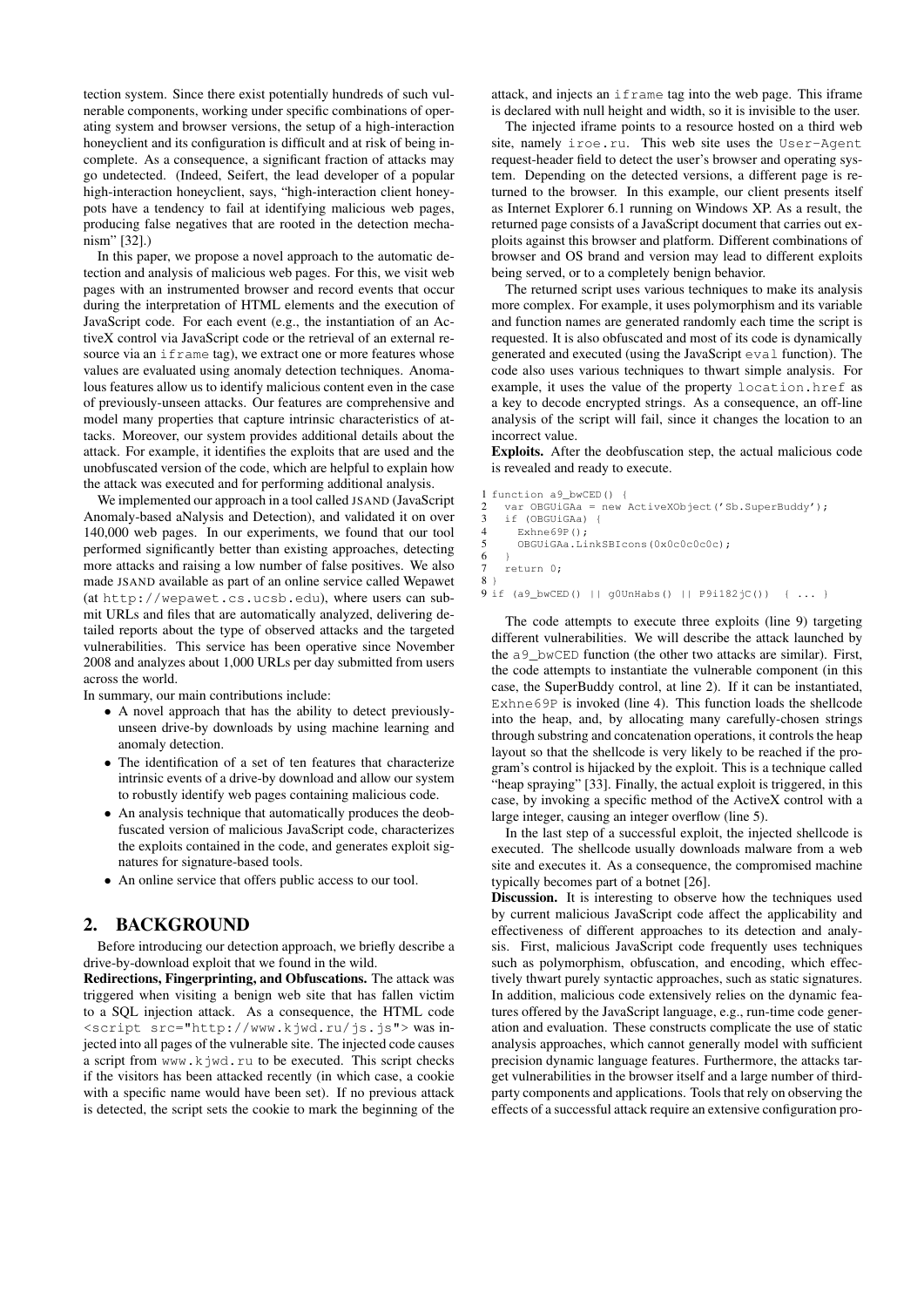cess to install these additional components. This is undesirable, as more resources are required to setup and maintain the detection systems. Finally, since new vulnerabilities are discovered frequently and quickly become exploited in the wild, databases of known exploits or known vulnerable components are also inadequate.

# 3. DETECTION APPROACH

We have seen that sophisticated JavaScript-based malware is difficult to detect and analyze using existing approaches. Thus, there is the need for a novel approach that overcomes current challenges. This approach has to be robust to obfuscation techniques, must handle accurately the dynamic features of JavaScript, and should not require reconfiguration when new vulnerabilities are exploited. To do so, our approach relies on comprehensive dynamic analysis and anomaly detection.

## 3.1 Features

Anomaly detection is based on the hypothesis that malicious activity manifests itself through anomalous system events [5]. Anomaly detection systems monitor events occurring in the system under analysis. For each event, a number of features are extracted. During a learning phase, "normal" feature values are learned, using one or more models. After this initial phase, the system is switched to detection mode. In this mode, the feature values of occurring events are assessed with respect to the trained models. Events that are too distant from the established models of normality are flagged as malicious.

In our system, the features characterize the events (e.g., the instantiation of an ActiveX control, the invocation of a plugin's method, or the evaluation of a string using the eval function) occurring during the interpretation of the JavaScript and HTML code of a page. In the following, we introduce the features used in our system by following the steps that are often followed in carrying out an attack, namely *redirection and cloaking*, *deobfuscation*, *environment preparation*, and *exploitation*.

#### *3.1.1 Redirection and cloaking*

Typically, before a victim is served the exploit code, several activities take place. First, the victim is often sent through a long chain of redirection operations. These redirections make it more difficult to track down an attack, notify all the involved parties (e.g., registrars and providers), and, ultimately, take down the offending sites.

In addition, during some of these intermediate steps, the user's browser is fingerprinted. Depending on the obtained values, e.g., brand, version, and installed plugins, extremely different scripts may be served to the visitor. These scripts may be targeting different vulnerabilities, or may redirect the user to a benign page, in case no vulnerability is found.

Finally, it is common for exploit toolkits to store the IP addresses of victims for a certain interval of time, during which successive visits do not result in an attack, but, for example, in a redirection to a legitimate web site.

We monitor two features that characterize this kind of activity:

Feature 1: *Number and target of redirections*. We record the number of times the browser is redirected to a different URI, for example, by responses with HTTP Status 302 or by the setting of specific JavaScript properties, e.g., document.location. We also keep track of the targets of each redirection, to identify redirect chains that involve an unusually-large number of domains.

Feature 2: *Browser personality and history-based differences*. We visit each resource twice, each time configuring our browser with a different personality, i.e., type and version. For example, on

the first visit, we announce the use of Internet Explorer, while, on the second, we claim to be using Firefox. The visits are originated from the same IP address. We then measure if the returned pages differ in terms of their network and exploitation behavior. For this, we define the distance between the returned pages as the number of different redirections triggered during the visits and the number of different ActiveX controls and plugins instantiated by the pages.

An attacker could evade these features by directly exposing the exploit code in the target page and by always returning the same page and same exploits irrespective of the targeted browser and victim. However, these countermeasures would make the attack less effective (exploits may target plugins that are not installed on the victim's machine) and significantly easier to track down.

#### *3.1.2 Deobfuscation*

Most of the malicious JavaScript content is heavily obfuscated. In fact, it is not rare for these scripts to be hidden under several layers of obfuscation. We found that malicious scripts use a large variety of specific obfuscation techniques, from simple encodings in standard formats (e.g., base64) to full-blown encryption. However, all techniques typically rely on the same primitive JavaScript operations, i.e., the transformations that are applied to an encoded string to recover the clear-text version of the code. In addition, deobfuscation techniques commonly resort to dynamic code generation and execution to hide their real purpose.

During execution, we extract three features that are indicative of the basic operations performed during the deobfuscation step:

Feature 3: *Ratio of string definitions and string uses*. We measure the number of invocations of JavaScript functions that can be used to define new strings (such as substring, and fromChar-Code), and the number of string uses (such as write operations and eval calls). We found that a high def-to-use ratio of string variables is often a manifestation of techniques commonly used in deobfuscation routines.

Feature 4: *Number of dynamic code executions*. We measure the number of function calls that are used to dynamically interpret JavaScript code (e.g., eval and setTimeout), and the number of DOM changes that may lead to executions (e.g., document. write, document.createElement).

Feature 5: *Length of dynamically evaluated code*. We measure the length of strings passed as arguments to the eval function. It is common for malicious scripts to dynamically evaluate complex code using the eval function. In fact, the dynamically evaluated code is often several kilobytes long.

An attacker could evade these features by not using obfuscation or by devising obfuscation techniques that "blend" with the behavior of normal pages, in a form of mimicry attack [38]. This would leave the malicious code in the clear, or would significantly constrain the techniques usable for obfuscation. In both cases, the malicious code would be exposed to simple, signature-based detectors and easy analysis.

#### *3.1.3 Environment preparation*

Most of the exploits target memory corruption vulnerabilities. In these cases, the attack consists of two steps. First, the attacker injects into the memory of the browser process the code she wants to execute (i.e., the *shellcode*). This is done though legitimate operations, e.g., by initializing a string variable in a JavaScript program with the shellcode bytes. Second, the attacker attempts to hijack the browser's execution and direct it to the shellcode. This step is done by exploiting a vulnerability in the browser or one of its components, for example, by overwriting a function pointer through a heap overflow.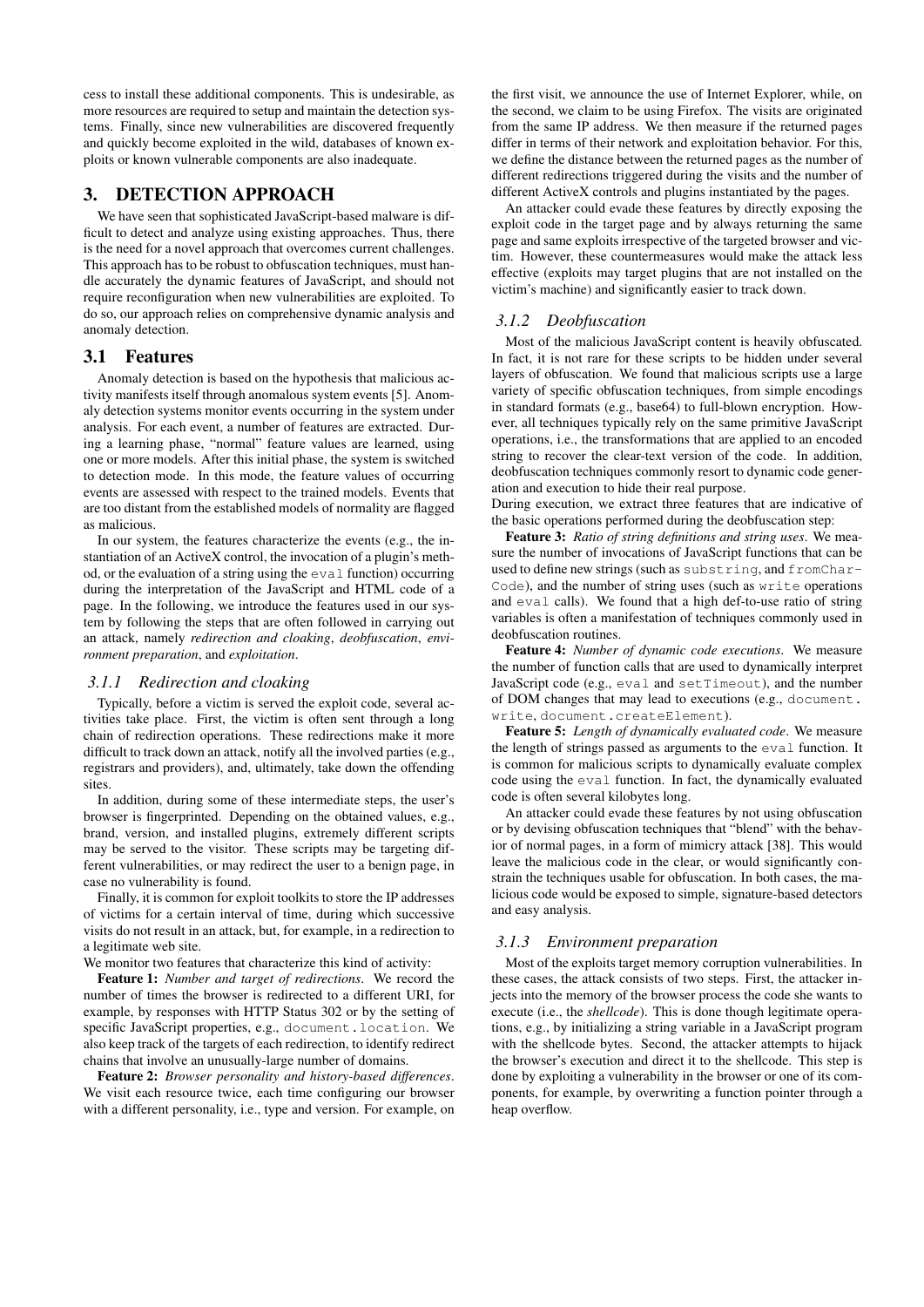One problem for the attacker is to guess a proper address to jump to. If the browser process is forced to access a memory address that does not contain shellcode, it is likely to crash, causing the attack to fail. In other words, reliable exploitation requires that the attacker have precise control over the browser's memory layout. A number of techniques to control the memory layout of browsers have been recently proposed [4, 33, 35]. Most of these techniques are based on the idea of carefully creating a number of JavaScript strings. This will result in a series of memory allocations and deallocations in the heap, which, in turn, will make it possible to predict where some of the data, especially the shellcode, will be mapped.

To model the preparatory steps for a successful exploit, we extract the following two features:

Feature 6: *Number of bytes allocated through string operations*. String functions, such as assignments, concat, and substring are monitored at run-time to keep track of the allocated memory space. Most techniques employed to engineer reliable heap exploits allocate a large amount of memory. For example, exploits using the heap spraying technique commonly allocate in excess of 100MB of data.

Feature 7: *Number of likely shellcode strings*. Exploits that target memory violation vulnerabilities attempt to execute shellcode. Shellcode can be statically embedded in the text of the script, or it can be dynamically created. To identify static shellcode, we parse the script and extract strings longer than a certain threshold (currently, 256 bytes) that, when interpreted as Unicode-encoded strings, contain non-printable characters. Similar tests on the length, encoding, and content type are also performed on strings created at run-time.

Fine-grained control of the memory content is a necessary requirement for attacks that target memory corruption errors (e.g., heap overflows or function pointer overwrites). While improvements have been proposed in this area [34], the actions performed to correctly set up the memory layout appear distinctively in these features. The presence of shellcode in memory is also required for successful memory exploits.

#### *3.1.4 Exploitation*

The last step of the attack is the actual exploit. Since the vast majority of exploits target vulnerabilities in ActiveX or other browser plugins, we extract the following three features related to these components:

Feature 8: *Number of instantiated components*. We track the number and type of browser components (i.e., plugins and ActiveX controls) that are instantiated in a page. To maximize their success rate, exploit scripts often target a number of vulnerabilities in different components. This results in pages that load a variety of unrelated plugins or that load the same plugin multiple times (to attempt an exploit multiple times).

Feature 9: *Values of attributes and parameters in method calls*. For each instantiated component, we keep track of the values passed as parameters to its methods and the values assigned to its properties. The values used in exploits are often very long strings, which are used to overflow a buffer or other memory structures, or large integers, which represent the expected address of the shellcode.

Feature 10: *Sequences of method calls*. We also monitor the sequences of method invocations on instantiated plugins and ActiveX controls. Certain exploits, in fact, perform method calls that are perfectly normal when considered in isolation, but are anomalous (and malicious) when combined. For example, certain plugins allow to download a file on the local machine and to run an executable from the local file system. An attack would combine the two calls to download malware and execute it.

The exploitation step is required to perform the attack and compromise vulnerable components. Of course, different types of attacks might affect certain features more than others. We found that, in practice, these three features are effective at characterizing a wide range of exploits.

#### *3.1.5 Feature Robustness and Evasion*

The ten features we use characterize the entire life cycle of an exploit, from the initial request to the actual exploitation of vulnerable components. This gives us a comprehensive picture of the behavior of a page.

We observe that our ten features can be classified into two categories: *necessary* and *useful*. Necessary features characterize actions that are required for a successful exploit. These include the environment preparation features (Feature 6 and 7) and the exploitation features (Feature 8, 9, and 10). Useful features characterize behaviors that are not strictly required to launch a successful attack, but that allow attackers to hide malicious code from detectors and to make it more difficult to track and shut down the involved web sites. These are the redirection and cloaking features (Feature 1 and 2) and the deobfuscation features (Feature 3, 4, and 5).

We claim that our feature set is difficult to evade. To support this claim, we examined hundreds of publicly available exploit scripts and vulnerability descriptions. We found that attacks target three general classes of vulnerabilities: plugin memory violations (e.g., overflows in plugins or ActiveX components), unsafe APIs (e.g., APIs that, by design, allow to perform unsafe actions, such as downloading and executing a remote file), and browser memory violations (e.g., overflows in some of the core browser components, such as its XML parser). Table 1 shows that, for each of these three vulnerability classes, at least two necessary features characterize the actions that are required to successfully perform an exploit. In fact, memory violations require to inject a shellcode in the browser's memory (Feature 7) and to properly set up the memory layout (Feature 6). Overflows require the use of anomalous parameters, such as long strings or large integer (Feature 9). Anomalous parameters or sequences of method calls are necessary in the exploitation of unsafe APIs, for example the use of the path to an executable where usually the path to an HTML file is found (Feature 10). Finally, plugin-related vulnerabilities require loading the vulnerable plugin or ActiveX control (Feature 8). This shows that the feature set we identified is robust against evasion.

Finally, it is possible that benign pages display some of the behaviors that we associate with drive-by-download attacks. For example, fingerprinting of the user's browser can be done to compute access statistics, long redirection chains are typical in syndicated ad-networks, and differences in a page over multiple visits may be caused by different ads being displayed. However, we argue that it is unlikely for a page to have a behavior that matches a combination of our features (especially, the necessary features). We will examine this issue more in detail when measuring the false positives of our approach.

# 3.2 Models

In the context of anomaly detection, a model is a set of procedures used to evaluate a certain feature. More precisely, the task of a model is to assign a probability score to a feature value. This probability reflects the likelihood that a given feature value occurs, given an established model of "normality." The assumption is that feature values with a sufficiently low probability are indication of a potential attack.

A model can operate in training or detection mode. In training mode, a model learns the characteristics of normal events and deter-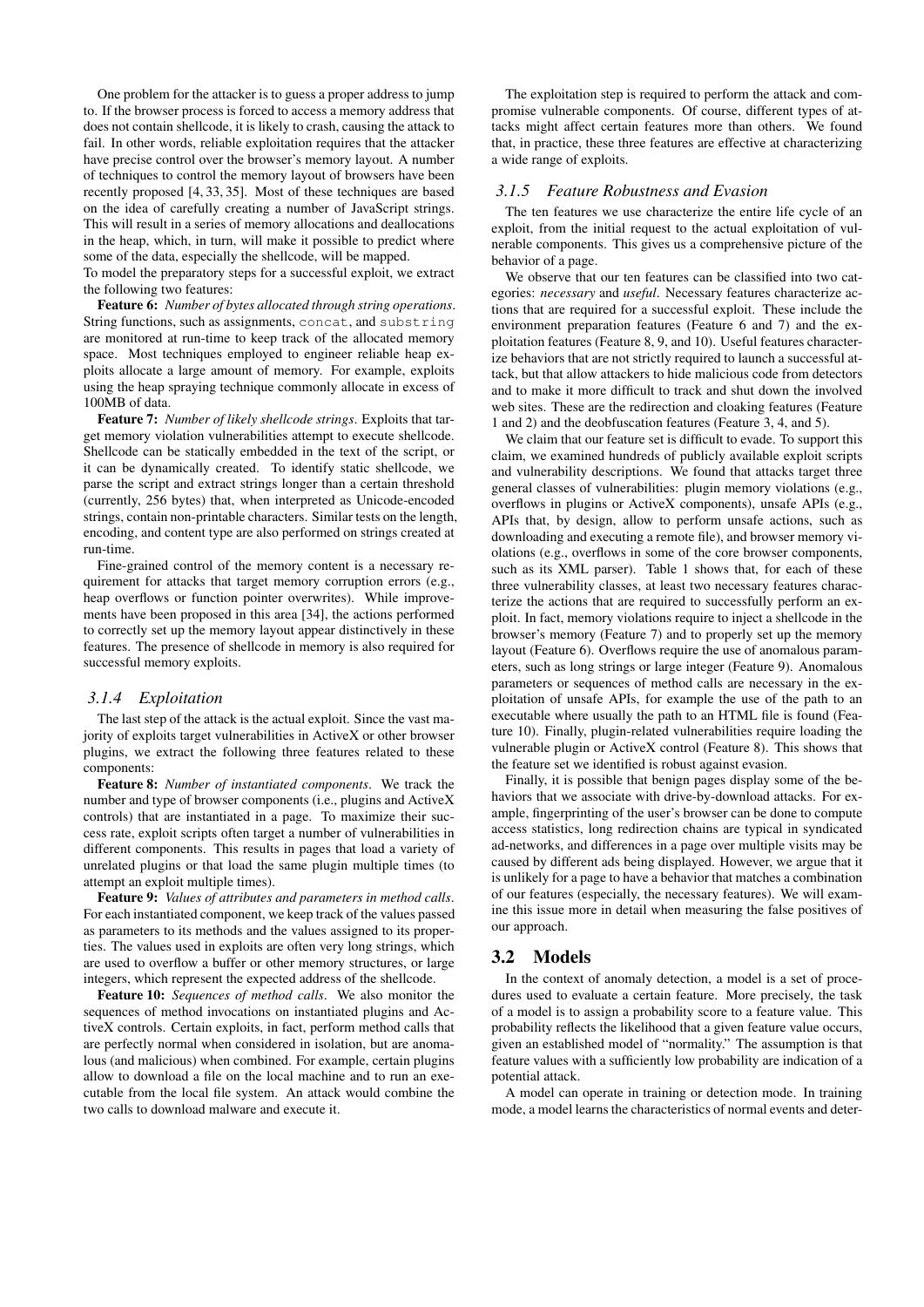| <b>Attack Class</b>      | Example<br><b>Useful Features</b> |    |    | <b>Necessary Features</b> |    |                |    |    |    |    |     |
|--------------------------|-----------------------------------|----|----|---------------------------|----|----------------|----|----|----|----|-----|
|                          | Vulnerability                     | F1 | F2 | F <sup>3</sup>            | F4 | F <sub>5</sub> | F6 | F7 | F8 | F9 | F10 |
| Plugin memory violation  | CVE-2008-1027                     |    |    |                           |    |                | X  |    |    |    |     |
| Plugin unsafe API        | CVE-2006-0003                     |    |    |                           |    |                |    |    |    |    |     |
| Browser memory violation | CVE-2008-4844                     |    |    |                           |    |                |    |    |    |    |     |

Table 1: Required and optional features for each attack class. An  $X$  in a column means that the corresponding feature characterizes a required step in an attack. Features are numbered from 1 to 10 as in Section 3.

mines the threshold to distinguish between normal and anomalous feature values. In detection mode, the established models are used to determine an anomaly score for each observed feature value. For our system, we use several models provided by libAnomaly, a library to develop anomaly detection systems [16,17]. Here, we only briefly describe these models and refer the interested reader to the original references for further information.

Token Finder. The Token Finder model determines if the values of a certain feature are elements of an enumeration, i.e., are drawn from a limited set of alternatives. In legitimate scripts, certain features can often have a few possible values. For example, in an ActiveX method that expects a Boolean argument, the argument values should always be 0 or 1. If a script invokes that method with a value of  $0 \times 0 \in 0 \in 0 \infty$ , the call should be flagged as anomalous.

We apply this model to each method parameter and property value exposed by plugins.

String Length and Occurrence Counting. The goal of this model is to characterize the "normal" length of a string feature. We also use it to model the expected range of a feature that counts the occurrence of a certain event. The rationale behind this model is that, in benign scripts, strings are often short and events occur only a limited number of times. During an attack, instead, longer strings are used, e.g., to cause overflows, and certain events are repeated a large number of times, e.g., memory allocations used to set up the process heap.

We use this model to characterize the length of string parameters passed to methods and properties of plugins, and the length of dynamically evaluated code. In addition, we use it to characterize all the features that count how many times a certain event repeats, i.e., the number of observed redirections, the ratio of string definitions and uses, the number of code executions, the number of bytes allocated through string operations, the number of likely shellcode strings, and the number of instantiated plugins.

Character Distribution. The Character Distribution model characterizes the expected frequency distribution of the characters in a string. The use of this model is motivated by the observation that, in most cases, strings used in JavaScript code are human-readable and are taken from a subset of some well-defined character set. On the contrary, attacks often employ strings containing unusual characters, e.g., non-printable characters, in order to encode binary code or to represent memory addresses.

We use this model to characterize the values passed as arguments to methods and to properties of plugins.

Type Learner. The Type Learner model was not present in the original libAnomaly library, and we added it for this work. This model determines if the values of a certain feature are always of the same type. For example, during normal usage, the parameter of a plugin's method may always contain a URL. However, during an attack, the parameter may be used to overwrite a function pointer with a specific memory address (i.e., a large integer). In this case, the Type Learner would flag this value as anomalous.

In training mode, the Type Learner classifies feature values as one of several possible types. The types currently recognized are small integers (integer values smaller or equal to 1024), large integers, strings containing only printable characters, URLs, and strings identifying a path to an executable file. If all values observed during the training phase are classified as the same type, that type is inferred for the feature. If the type inference fails or is inconsistent, no type is assigned to the corresponding feature. In detection mode, if a type was determined for a feature and the observed value is of that same type, the value is considered normal. Otherwise, it is flagged as anomalous. If no type could be determined, the model always reports a normal score.

The scores of all models are combined in a weighted sum to form the overall anomaly score of a web page. Currently, we assign the same weight to each model. If the overall score is above the threshold established during training, the page is flagged as malicious.

# 3.3 Emulation

To deal with exploits that heavily rely on dynamic JavaScript features and sophisticated browser functionality, we visit web pages with a customized browser, which loads the page, executes its dynamic content, and records the events used by the anomaly detection system. In particular, in our system, a full browser environment is emulated by HtmlUnit, a Java-based framework for testing web-based applications [9]. HtmlUnit models HTML documents and provides an API to interact with these documents. It supports JavaScript by integrating Mozilla's Rhino interpreter [22]. HtmlUnit implements the standard functionality provided by regular browsers, except visual page rendering. We have instrumented HtmlUnit and Rhino to extract the features used to detect and analyze malicious code.

We have decided to use HtmlUnit rather than instrumenting a traditional browser, such as Firefox or Internet Explorer, for several reasons. First, HtmlUnit makes it easy to simulate multiple browser personalities, which is used in one of our detection features. For example, depending on the personality we want to assume, we can easily configure the value of HTTP headers that are transmitted with each request (e.g., the User-Agent header), the settings of JavaScript attributes (such as the navigator object and its properties), and the handling of certain HTML and Java-Script features and capabilities that are implemented differently in different browsers (e.g., event handlers are registered using the addEventListener() function in Firefox and the attach-Event () function in Internet Explorer). While some of these differences could be handled by existing browser's extensions (e.g., the User Agent plugin for Firefox [25]), others would require more substantial changes to the browser itself.

Second, in HtmlUnit, it is possible to simulate an arbitrary system environment and configuration. In fact, we have modified HtmlUnit so that, regardless of the actual system configuration, requests for loading any ActiveX control or plugin are successful and cause the instantiation of a custom logging object, which keeps track of all methods and attributes invoked or set on the control. This allows us to detect, without any further configuration effort, exploits that target any control or plugin, even those for which no vulnerability has been publicly disclosed. This is different from traditional high-interaction honeyclients (and real browsers), where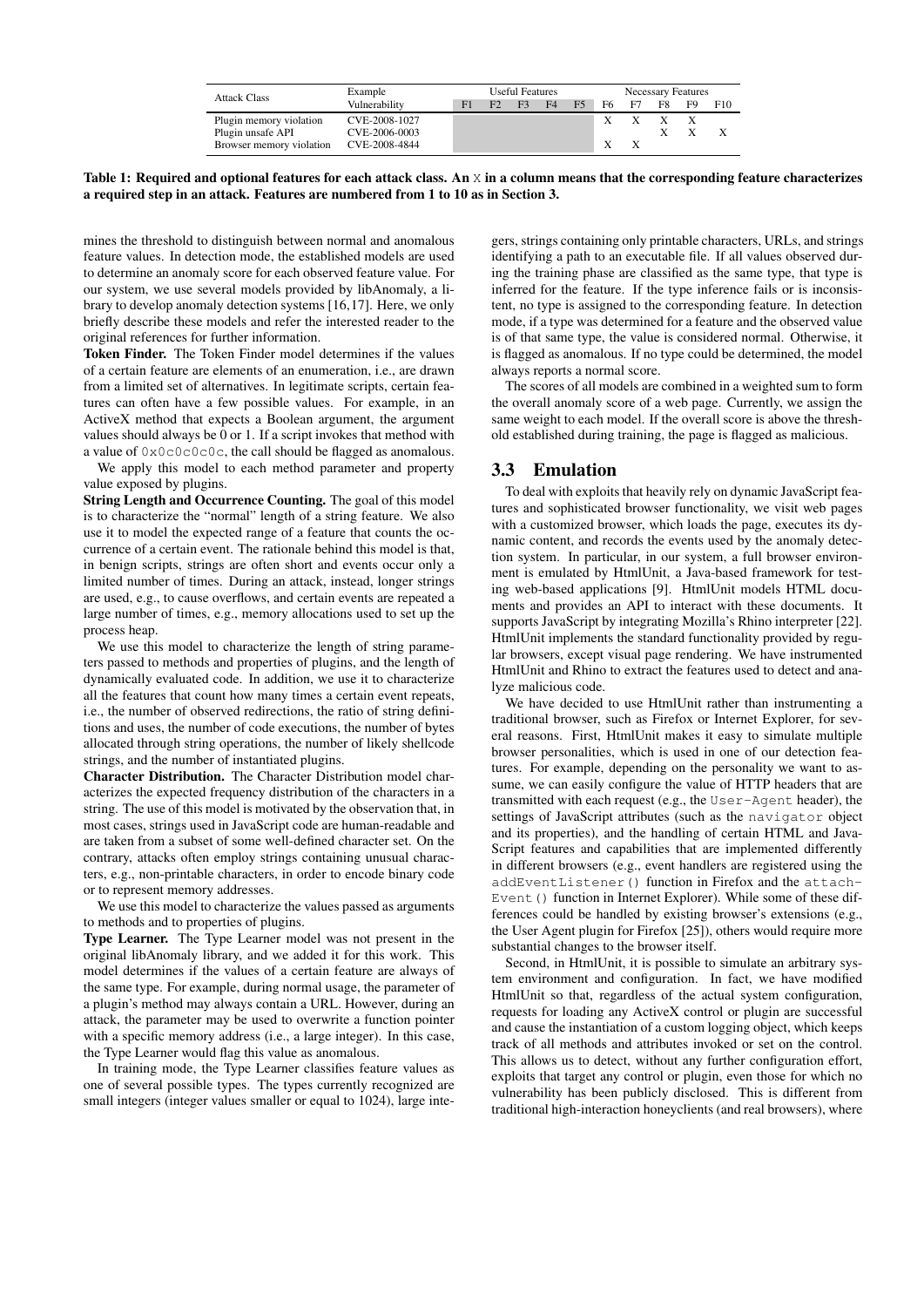an actual component needs to be installed for the exploit to succeed and for the system to detect the attack.

A third reason for using HtmlUnit is that it allows us to implement anti-cloaking mechanisms. Malicious scripts sometimes employ techniques to masquerade their real behavior, for example, they launch an attack only if the language of a visitor's browser is en-US. In these cases, it would be beneficial to increment the code coverage of a script to potentially expose a more complete picture of its actions. Therefore, we implemented one such technique. More precisely, at run-time, we parse all the code provided to the JavaScript interpreter, and we keep track of all the functions that are defined therein. When the regular execution of the script finishes, we force the execution of those functions that have not been invoked, simply by calling them. While less sophisticated than other approaches with similar goals [19], this technique resembles the forced-execution model presented in [40]. We found that this simple technique worked well in practice.

# 4. ANALYSIS

We implemented our proposed approach in a system, which we call JSAND, and we used it to detect and analyze malicious web content. In this section, we describe some of the analyses that our system can perform on malicious JavaScript code.

Exploit classification. It is often useful to understand which vulnerabilities are exploited by a malicious page. We currently focus on vulnerabilities in browser plugins and ActiveX controls. JSAND extracts this information in two phases. The first phase consists of identifying exploits used in the wild. JSAND analyzes the samples that it flagged as malicious and collects all the events (method invocations and attribute settings) related to plugins and controls that were considered anomalous. For each event, JSAND extracts four *exploit features*: the name of the plugin, the name of the method or attribute involved, the position of the anomalous parameters (if any), and the type of the identified anomaly (e.g., long string value or anomalous character distribution). Note that by considering the anomaly type rather than the concrete, actual values used in an event, we abstract away from the concrete exploit instance. Then, for each feature set, we manually search vulnerability repositories, such as CVE, for vulnerability reports that match the set. If we find a match, we label the corresponding set with the identified vulnerability, and we say that the feature set characterizes an *exploit class*, i.e., the exploits for the matching vulnerability.

In the second phase, the actual classification is performed. This step is completely automatic. For each new sample that is analyzed, JSAND collects anomalous events related to plugins and extracts their exploit features. It then uses a naive Bayesian classifier to classify the exploit feature values in one of the exploit classes. If the classifier finds a classification with high confidence, the event is considered a manifestation of an exploit against the corresponding vulnerability. This classification is both precise and robust, since it is obtained from analyzing the behavior of a running exploit, rather than, for example, looking for a static textual match. Most tools we are aware of do not or cannot provide this kind of information to their users. The exceptions are anti-virus programs and PhoneyC, a low-interaction honeyclient (described later).

Signature generation. We can also use the exploit classification information to generate exploit signatures for signature-based tools. More precisely, we generate signatures for the PhoneyC tool. In PhoneyC, signatures are JavaScript objects that redefine the methods and attributes of a vulnerable component with functions that check if the conditions required for a successful exploit are met. In our experience, the information stored in our exploit classes is often sufficient to automatically generate high-quality signatures for PhoneyC. To demonstrate this, we generated signatures for three exploits that were not detected by PhoneyC and submitted them to the author of PhoneyC.

# 5. SYSTEM EVALUATION

We will now describe how JSAND performs at detecting pages that launch drive-by-download attacks. In particular, we examine the accuracy of our detection approach and compare it with stateof-the-art tools on over 140K URLs. Note, however, that we are not attempting to perform a measurement study on the prevalence of malicious JavaScript on the web (in fact, such studies have appeared before [21, 39], and have examined an amount of data that is not available to us [28]).

## 5.1 Detection Results

To evaluate our tool, we compiled the following seven datasets: a *known-good dataset*, four *known-bad datasets*, and two *uncategorized datasets*.

The *known-good dataset* consists of web pages that (with high confidence) do not contain attacks. We use this dataset to train our models, to determine our anomaly thresholds, and to compute false positives. In total, the dataset contains 11,215 URLs. We populated the known-good dataset by downloading the pages returned for the most popular queries in the past two years, as published by the Google and Yahoo! search engines, and by visiting the 100 most popular web sites, as determined by Alexa. This allowed us to obtain pages representative of today's use of JavaScript. Furthermore, we used the Google Safe Browsing API to discard known dangerous pages [13].

The *known-bad datasets* contain pages and scripts that are known to be malicious. We use these datasets to evaluate the detection capabilities of our tool and compute false negatives. In total, they consist of 823 malicious samples. These samples were organized in four different datasets, according to their sources:

- *The spam trap dataset.* From January to August 2008, we retrieved a feed of spam URLs provided by Spamcop [36]. For about two months, we also extracted the URLs contained in emails sent to a local spam trap. To distinguish URLs directing to drive-by-download sites from those URLs that simply lead to questionable sites (e.g., online pharmacies), we analyzed each URL with Capture-HPC, a high-interaction honeyclient system [37], which classified 257 pages as malicious. We manually verified that these pages actually launched drive-by downloads.
- *The SQL injection dataset.* From June to August 2008, we monitored several SQL injection campaigns against a number of web sites. These campaigns aimed at injecting in vulnerable web sites code that redirects the visitor's browser to a malicious page. We identified 351 domains involved in the attacks. From these, we collected 23 distinct samples.
- *The malware forum dataset.* We collected 202 malicious scripts that were published or discussed in several forums, such as malwaredomainlist.com and milw0rm.com.
- *The Wepawet-bad dataset.* This dataset contains the URLs that were submitted to our online service (wepawet.cs. ucsb.edu, Wepawet in short), which allows the public submission of URLs for analysis by JSAND. More precisely, we looked at 531 URLs that were submitted during the month of January 2009 and that, at the time of their submission, were found to be malicious by JSAND. We re-analyzed them to verify that the malicious code was still present and active on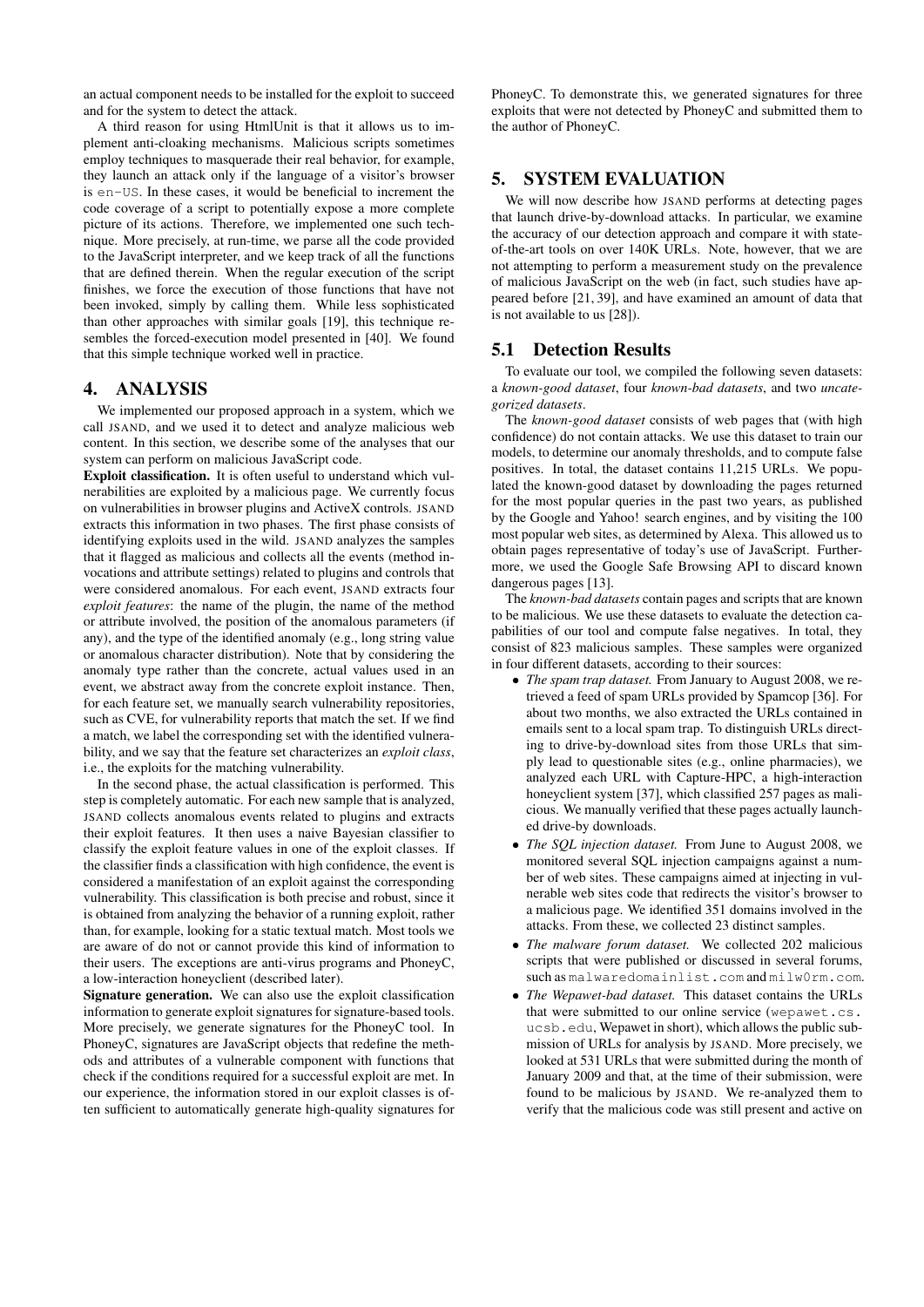those pages. We identified 341 pages that were still malicious.

The *uncategorized datasets* contain pages for which no ground truth is available. The uncategorized pages were organized in two datasets:

- *The crawling dataset*. This dataset contains pages collected during a crawling session. The crawling was seeded with the results produced by the Google, Yahoo!, and Live search engines for queries in a number of categories, which were also used in previous studies on malicious web content [14, 21, 28]. In total, we examined 115,706 URLs from 41,197 domains (to increase the variety of pages analyzed, we examined up to 3 pages per domain).
- *The Wepawet-uncat dataset*. This dataset contains 16,894 pages that were submitted to the Wepawet service between October and November 2009.

False positives. We randomly divided the known-good dataset in three subsets and used them to train JSAND and compute its false positive rate. More precisely, we ran JSAND on 5,138 pages to train the models. We then ran it on 2,569 pages to establish a threshold, which we set to 20% more than the maximum anomaly score determined on these pages. The remaining 3,508 pages were used to determine the false positive rate. JSAND caused no false positives on these pages.

In addition, we computed the false positive rate on the crawling dataset. This is a more extensive test both in terms of the number of pages examined (over 115K) and their types (e.g., these pages are not necessarily derived from popular sites or from results for popular search queries). On this dataset, JSAND reported 137 URLs as being malicious. Of these, we manually verified that 122 did actually launch drive-by downloads. The remaining 15 URLs (hosted on ten domains) appeared to be benign, and, thus, are false positives. The majority of them used up to 8 different ActiveX controls, some of which were not observed during training, yielding an anomaly score larger than our threshold.

False negatives. For the next experiment, we compared the detection capabilities of JSAND with respect to three other tools: ClamAV [2], PhoneyC [23], and Capture-HPC [37]. These tools are representative of different detection approaches: syntactic signatures, low-interaction honeyclients using application-level signatures, and high-interaction honeyclients, respectively.

ClamAV is an open-source anti-virus, which includes more than 3,200 signatures matching textual patterns commonly found in malicious web pages. We used ClamAV with the latest signature database available at the time of the experiments.

PhoneyC is a browser honeyclient that uses an emulated browser and application-level signatures. Signatures are expressed as Java-Script procedures that, at run-time, check the values provided as input to vulnerable components for conditions that indicate an attack. Thus, PhoneyC's signatures characterize the dynamic behavior of an exploit, rather than its syntactic features. In addition, PhoneyC scans pages with ClamAV. Unlike our tool, PhoneyC can only detect attacks for which it has a signature. We used PhoneyC version 1680, the latest available at the time of running the experiments.

Capture-HPC is a high-interaction honeyclient. It visits a web page with a real browser and records all the resulting modifications to the system environment (e.g., files created or deleted, processes launched). If any unexpected modification occurs, this is considered the manifestation of an attack launched by the page. We used the default configuration of Capture-HPC and installed Windows XP SP2 and Internet Explorer (a setup used in previous studies [24]). In addition, we installed the five plugins most tar-

| Dataset              | Samples<br>$^{(+)}$ | <b>JSAND</b><br>FN | ClamAV<br><b>FN</b> | PhoneyC<br><b>FN</b> | Capture-HPC<br><b>FN</b> |
|----------------------|---------------------|--------------------|---------------------|----------------------|--------------------------|
| Spam Trap            | 257                 | $1(0.3\%)$         | 243 (94.5%)         | 225 (87.5%)          | $0(0.0\%)$               |
| <b>SOL</b> Injection | 23                  | $0(0.0\%)$         | 19 (82.6%)          | 17 (73.9%)           |                          |
| Malware Forum        | 202                 | $1(0.4\%)$         | 152 (75.2%)         | 85 (42.1%)           |                          |
| Wepawet-bad          | 341                 | $0(0.0\%)$         | 250 (73.3%)         | 248 (72.7%)          | $31(9.1\%)$              |
| Total                | 823                 | $2(0.2\%)$         | 664 (80.6%)         | 575 (69.9%)          | $31(5.2\%)$              |

Table 2: Comparison of detection results on the known-bad datasets. FN indicates false negatives.

geted by exploits in the Wepawet-bad dataset, including vulnerable versions of Adobe Reader (9.0) and Flash (6.0.21).

Table 2 shows the results of evaluating the detection effectiveness of the different approaches on the known-bad datasets. For these tests, we only report the false negatives (all samples are known to be malicious). We did not test Capture-HPC on the SQL injection dataset and the malware forum dataset, since the attacks contained therein have long been inactive (e.g., the web sites that hosted the binaries downloaded by the exploit were unreachable). Thus, Capture-HPC would have reported no detections.

JSAND had two false negatives on the known-bad datasets. This corresponds to a false negative rate of 0.2%. The undetected exploits do not use obfuscation and attack a single vulnerability in one ActiveX control. JSAND detected anomalies in the number of memory allocations (due to heap spraying) and in the instantiation of a control that was not observed during training, but this was not sufficient to exceed the threshold.

ClamAV missed most of the attacks (80.6%). While better results may be obtained by tools with larger signature bases, we feel it is indicative of the limitations of approaches based on static signature matching. The most effective signatures in ClamAV matched parts of the decoding routines, methods used in common exploits, and code used to perform heap spraying. However, these signatures would be easily evadable, for example, by introducing simple syntactic modifications to the code.

PhoneyC had almost a 70% false negative rate, even if it has signatures for most of the exploits contained in the known-bad datasets. At first inspection, the main problem seems to be that PhoneyC (in the version we tested) only handles a subset of the mechanisms available to execute dynamically generated JavaScript code. If unsupported methods are used (e.g., creating new script elements via the document.createElement method), PhoneyC does not detect the attack.

Capture-HPC missed 9.1% of the attacks in the Wepawet-bad dataset (and 5.2% overall). We manually analyzed the URLs that were not detected as malicious and we found that, in most cases, they were using exploits targeting plugins that were not installed on our Capture-HPC system. This result highlights that the configuration of the environment used by Capture-HPC is a critical factor in determining its detection rate. Unfortunately, installing all possible, vulnerable components can be difficult, since targeted vulnerabilities are scattered in tens of different applications, which must be correctly installed and configured (for example, the known-bad datasets include 51 different exploits, targeting vulnerabilities in 40 different components).

To better understand this issue, we computed how the detection rate of Capture-HPC would change on the Wepawet-bad dataset, given different sets of ActiveX controls. In particular, we want to understand what is the minimum number of components that needs to be installed to achieve a given detection rate. This question can be cast in terms of the set cover problem, where installing an application guarantees the detection of all pages that contain at least one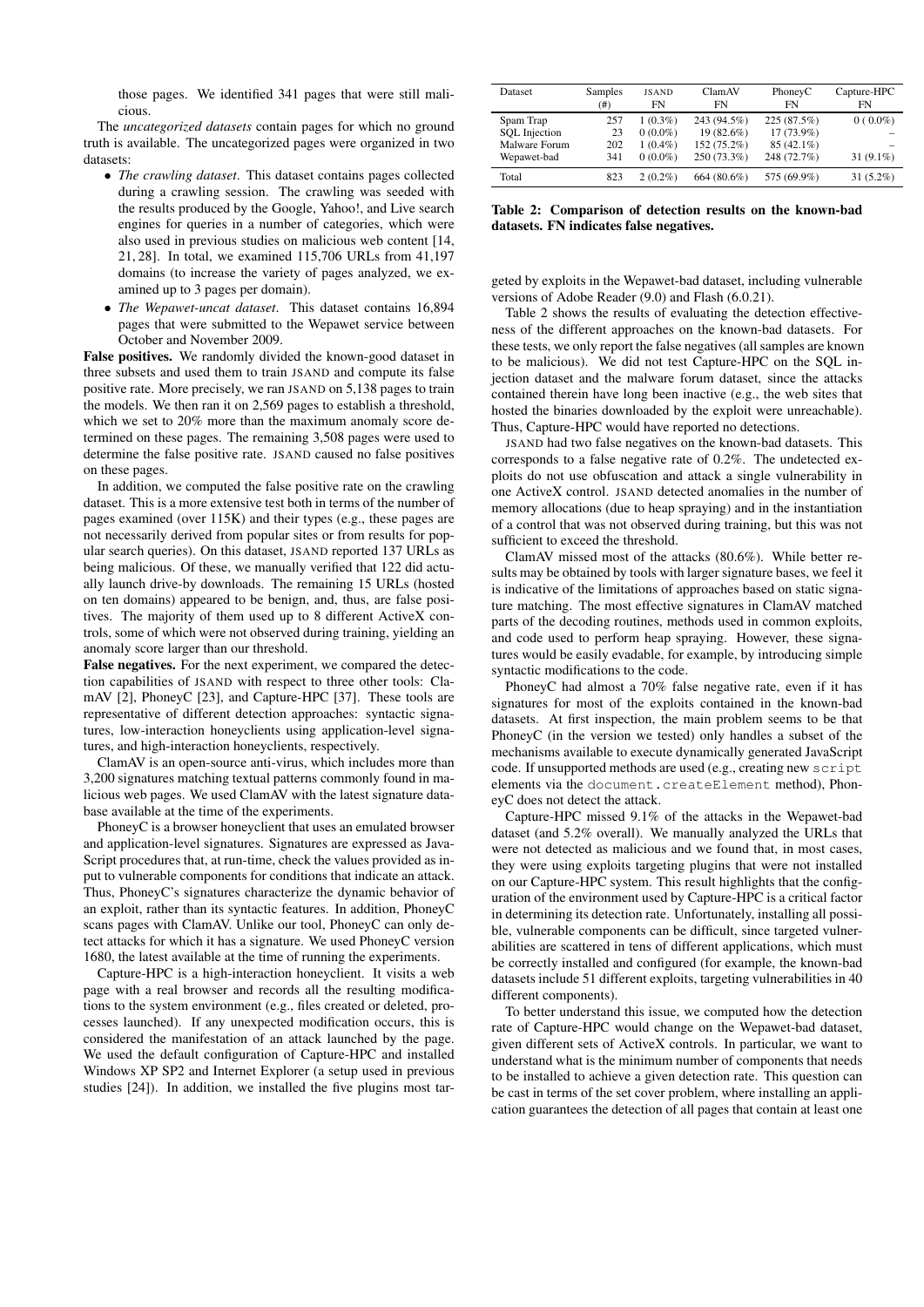exploit targeting that application. In this case, we say that the application "covers" those pages. "Uncovered" pages (those that do not target any of the installed applications) will not be detected as malicious. To solve the problem, we used the greedy algorithm (the problem is known to be NP-complete), where, at each step, we add to the set of installed applications a program that covers the largest number of uncovered pages. Figure 1 shows the results. It is interesting to observe that even though a relatively high detection rate can be achieved with a small number of applications (about 90% with the top 5 applications), the detection curve is characterized by a long tail (one would have to install 22 applications to achieve 98% of detection). Clearly, a false negative rate between 10% and 2% is significant, especially when analyzing large datasets.

Large-scale comparison with high-interaction honeyclients. We performed an additional, more comprehensive experiment to compare the detection capability of our tool with high-interaction honeyclients. More precisely, we ran JSAND and Capture-HPC sideby-side on the 16,894 URLs of the Wepawet-uncat dataset. Each URL was analyzed as soon as it was submitted to the Wepawet online service. Capture-HPC and JSAND were run from distinct subnets to avoid spurious results due to IP cloaking.

Overall, Capture-HPC raised an alert on 285 URLs, which were confirmed to be malicious by manual analysis. Of these, JSAND missed 25. We identified the following reasons for JSAND's false negatives. In four cases, JSAND was redirected to a benign page (google.cn) or an empty page, instead of being presented with the malicious code. This may be the result of a successful detection of our tool or of its IP. An internal bug caused the analysis to fail in three additional cases. Finally, the remaining 18 missed detections were the consequence of subtle differences in the handling of certain JavaScript features between Internet Explorer and our custom browser (e.g., indirect calls to eval referencing the local scope of the current function) or of unimplemented features (e.g., the document.lastModified property).

Conversely, JSAND flagged 8,714 URLs as anomalous (for 762 of these URLs, it was also able to identify one or more exploits). Of these, Capture-HPC missed 8,454. We randomly sampled 100 URLs from this set of URLs and manually analyzed them to identify the reasons for the different results between JSAND and Capture-HPC. We identified three common cases. First, an attack is launched but it is not successful. For example, we found many pages (3,006 in the full Wepawet-uncat dataset) that were infected with Java-Script code used in a specific drive-by campaign. In the last step of the attack, the code redirected to a page on a malicious web site, but this page failed to load because of a timeout. Nonetheless, JSAND flagged the infected pages as anomalous because of the obfuscation and redirection features, while Capture-HPC did not observe the full attack and, thus, considered them benign. We believe JSAND's behavior to be correct in this case, as the infected pages are indeed malicious (the failure that prevents the successful attack may be only temporary). Second, we noticed that Capture-HPC stalled during the analysis (there were 1,093 such cases in total). We discovered that, in some cases, this may be the consequence of an unreliable exploit, e.g., one that uses too much memory, causing the analyzer to fail. Finally, a missed detection may be caused by evasion attempts. Some malicious scripts, for example, launch the attack only after a number of seconds have passed (via the window.setTimeout method) or only if the user minimally interacts with the page (e.g., by releasing a mouse button, as it is done in the code used by the Mebroot malware). In these cases, JSAND was able to expose the complete behavior of the page thanks to the forced execution technique described in Section 3.

Performance. JSAND's performance clearly depends on the complexity of the sample under analysis (e.g., number of redirects and scripts to interpret). However, to give a feeling for the overall performance of our tool, we report here the time required to analyze the Wepawet-bad dataset. JSAND completed the workload in 2:22 hours. As a comparison, Capture-HPC examined the same set of pages in 2:59 hours (25% slower). The analysis can be easily parallelized, which further improves performance. For example, by splitting the workload on three machines, JSAND completed the task in 1:00 hour. While our browser and JavaScript interpreter are generally slower than their native counterparts, we have no overhead associated with reverting the machine to a clean state after a successful exploitation, as required in Capture-HPC.

Features and Anomaly Score. We analyzed the impact that each feature group has on the final anomaly score of a page. We found that, on the known-bad datasets, exploitation features account for the largest share of the score (88% of the final value), followed by the environment preparation features (9%), the deobfuscation features (2.7%), and the redirection and cloaking features (0.3%). The contribution of redirection and cloaking features is limited also because the majority of the samples included in the known-bad datasets consist of self-contained files that do not reference external resources and, therefore, cause no network activity.

Furthermore, we examined the breakdown of the anomaly score between necessary and useful features. Figure 2 shows the results. In the figure, samples are ordered according to their overall anomaly score. The contribution of useful features to the final value is plotted against the left axis and the contribution of necessary features is plotted against the right axis. It can be seen that the necessary features clearly dominate the final anomaly score (note that the necessary feature axis is log scale). In particular, the use of multiple exploits in the same page causes the anomaly score to "explode." For example, the total anomaly score of 103 samples was more than ten times higher than the threshold. This is good because it demonstrates that the detection of malicious pages heavily relies on those features that are fundamental to attacks. Nonetheless, useful features contribute positively to the final score, especially for samples where the anomaly value determined by necessary features is low (this is the case for scores represented in the lower left corner of the graph). In particular, without the contribution of useful features, the anomaly score of seven samples would be below the threshold (i.e., they would be false negatives).

Summary. In summary, our results indicate that JSAND achieves a detection rate that is significantly better than state-of-the-art tools. It detected a large number of malicious pages not detected by other tools, and it missed only a very limited number of attacks. It also raised only a few false positives. Furthermore, in our tests, JSAND analyzed about two samples per minute, which is faster than other tools. Since the analysis can be easily parallelized, performance can be further improved.

# 5.2 Operational Experience

We made JSAND publicly available at http://wepawet.cs. ucsb.edu as an online service, where users can submit URLs or files for analysis. For each sample, a report is generated that shows the classification of the page and the results of the deobfuscation, exploit classification, and other analyses.

The service has been operative since November 2008, and it is used by a growing number of users. For example, in October 2009, it was visited by 10,598 unique visitors (according to Google Analytics data), who submitted 37,547 samples for analysis. Of these users, 97 were frequent users, i.e., submitted more than 30 samples. Of all samples analyzed in October, 11,679 (31%) were flagged as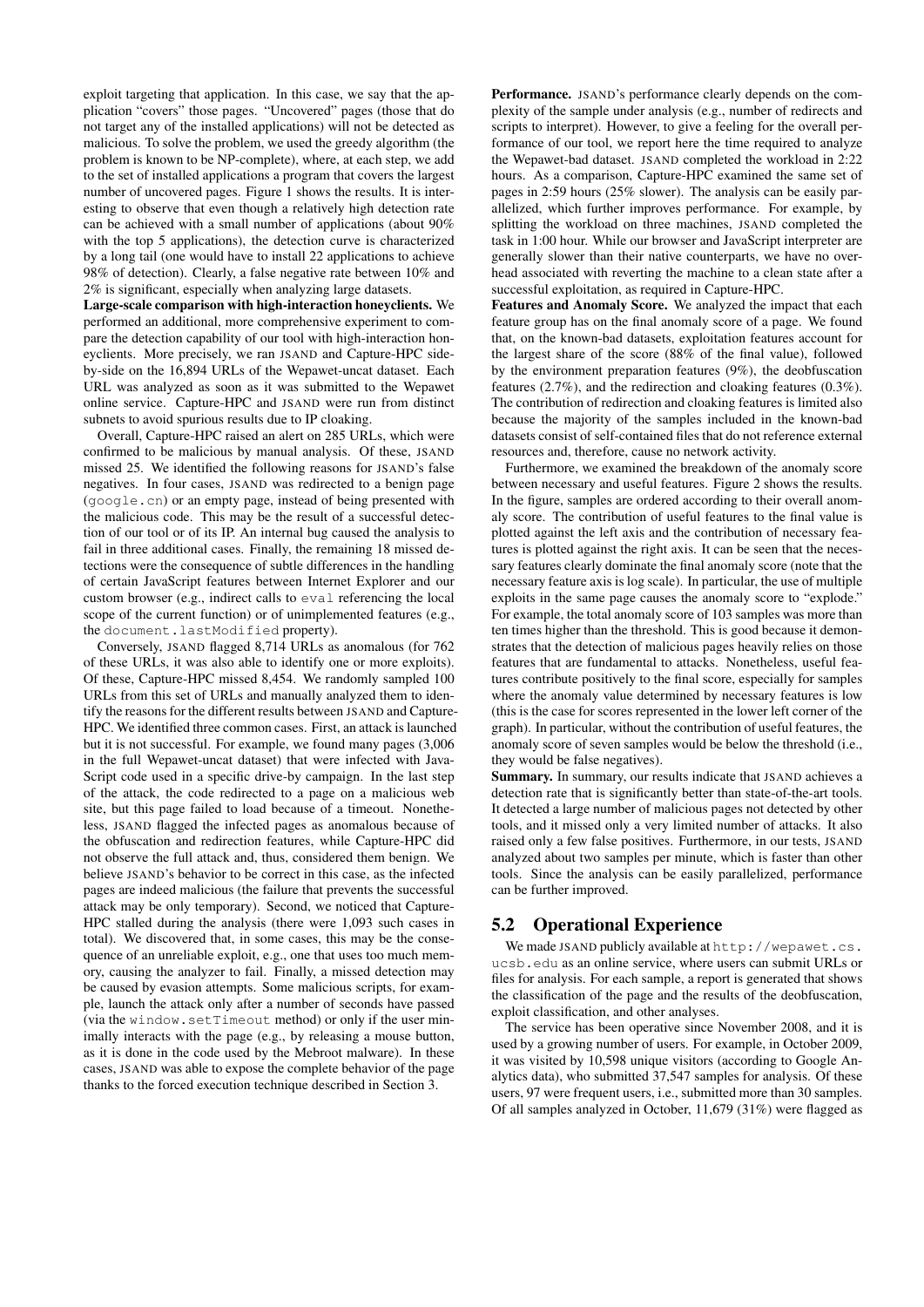

Figure 1: Capture-HPC detection rate as a function of the installed vulnerable applications.

malicious (after additional analysis, we attributed 4,951 samples to one of eleven well-known drive-by campaigns). Our tool was able to classify the exploits used in 1,545 of the malicious samples.

The reports generated by JSAND are routinely used to investigate incidents and new exploits (e.g., [1]), as supportive evidence in take-down requests, and to complement existing blacklists (e.g., in October 2009 alone, it detected drive-by downloads on 409 domains that at the moment of the analysis were not flagged as malicious by Google Safe Browsing [13]).

# 6. POSSIBLE EVASION

It is interesting to discuss more in detail how JSAND performs in terms of resilience to evasion attempts.

Novel attacks. One way for attackers to evade our detection is to launch attacks that completely bypass the features we use. We have shown that our features characterize very well the types of attacks that are performed today. Thus, attackers would need to find completely new attack classes. In particular, we note that JSAND is capable of detecting previously-unseen attacks, when these attacks manifest in anomalous features. For example, JSAND correctly flagged as malicious scripts used in the recent "Aurora" attack [12]. Even if the exploits target a vulnerability (CVE-2010- 0249) in a component of Internet Explorer (the memory manager) that is not characterized by a specific feature, the anomaly scores associated with the shellcode detection and environment preparation were sufficient to raise an alert. In general, to detect a 0-day attack, other tools would need to upgrade their signature database or install the additional vulnerable component(s).

Emulation fingerprinting. A second possible evasion technique consists of detecting differences between JSAND's emulated environment and a real browser's environment. Malicious scripts may fingerprint the browser (e.g., they can check the headers our tool sends and the JavaScript objects it provides), its plugins and ActiveX controls (e.g., to test that they actually expose the expected methods and parameters), or the JavaScript interpreter to identify any differences. This is an issue that is common to any emulated environment and that affects, to a certain degree, even highinteraction honeyclients using virtual machines [3].

We have two ways of counteracting this technique. First, we can set up our environment so that it behaves as accurately as possible as the browser we want to impersonate. This clearly becomes an arms race between the attacker's fingerprinting efforts and our emulation efforts. However, the underlying browser we use, HtmlUnit, is designed to take into account the different behaviors of different browsers and, in our experience, it was generally easy to correct the deviations that we found.

The second technique to counteract evasion consists of forcing the execution of a larger portion of a script to uncover parts of the



Figure 2: Breakdown of the anomaly score for samples in the known-bad datasets by feature category.

code (and, thus, behaviors) that would otherwise be hidden. These correspond, for example, to functions containing exploit code that are not invoked unless the corresponding vulnerable component is identified in the browser. We have already discussed our simple method to increase the executed code coverage.

# 7. RELATED WORK

A number of approaches and tools have been proposed in recent years to identify and analyze malicious code on the web. We will now briefly present the most relevant ones and compare them with our approach.

System state change. A number of approaches (e.g., HoneyMonkey [39], Capture-HPC [37], Moshchuk et al. [20, 21], and Provos et al. [28]) use high-interaction honeyclients to visit potentiallymalicious web sites and monitor changes in the underlying operating system that may be caused by malicious web pages. The system change approach gives detailed information about the consequences of a successful exploit, e.g., which files are created or which new processes are launched. However, it gives little insight into how the attack works. In addition, it fails to detect malicious web content when the honeyclient is not vulnerable to the exploits used by the malicious page (e.g., the vulnerable plugins are not installed). As we have seen, JSAND solves this problem by simulating the presence of any ActiveX control or plugin requested by a page. Generic malware tools. Some tools (e.g., Monkey-Spider [14] and SpyeBye [27]) consider a page to be malicious if it links to resources that are classified as malware by external tools, such as anti-virus, malware analysis tools, or domain blacklists. JSAND can be used in these approaches as an additional detector.

Malicious code signatures. Signatures (i.e., patterns that characterize malicious code) can be matched at the network level (e.g., in the Snort IDS [31]), or at the application level (as in PhoneyC [23]). JSAND does not rely on predetermined signatures, and, thus, can potentially detect novel attacks. Furthermore, we have shown that JSAND can automatically generate signatures for signature-based systems.

Anomaly detection. Caffeine Monkey is a tool to collect events associated with the execution of JavaScript code [7]. The authors propose to use the distribution of function calls in a JavaScript program to differentiate between malicious and benign pages. However, their detection technique is based on the manual analysis of the collected events and their validation only considered 368 scripts. JSAND has more comprehensive features, is automatic, and has been extensively validated.

Shellcode detection. A number of recent approaches are based on the detection of the shellcode used in an attack (e.g., [6, 30]). Two of JSAND's features are designed for the same purpose. Furthermore, the richer feature set of JSAND allows it to detect attacks that